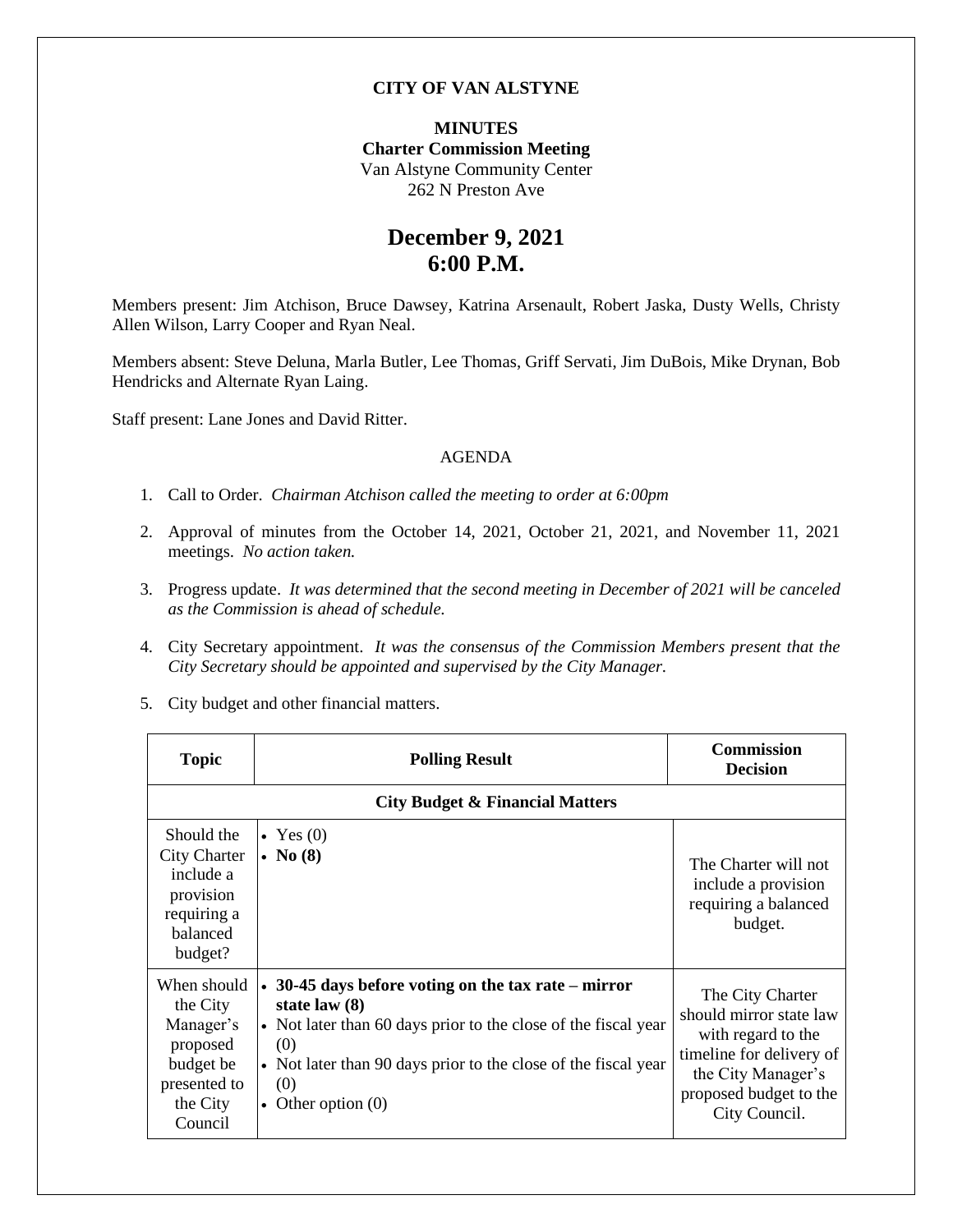| Should the<br><b>City Charter</b><br>include a<br>provision to<br>allow the City<br>to incur                                                     | • Yes $(8)$<br>$\bullet$ No (0)                                                                                  | The City Charter<br>should include a<br>provision allowing the<br>City to incur debt.                                                                                            |
|--------------------------------------------------------------------------------------------------------------------------------------------------|------------------------------------------------------------------------------------------------------------------|----------------------------------------------------------------------------------------------------------------------------------------------------------------------------------|
| indebtedness?<br>Should<br>unexpended<br>appropriations<br>lapse at the<br>end of each<br>fiscal year<br>unless carried<br>over by<br>ordinance? | • Yes $(8)$<br>$\bullet$ No                                                                                      | The City Charter<br>should include a<br>provision requiring<br>that unexpended<br>appropriations lapse at<br>the end of each fiscal<br>year unless carried<br>over by ordinance. |
| Intra-<br>departmental<br>transfers of<br>appropriated<br>funds should<br>require the<br>final approval<br>of:                                   | • The City Council $(0)$<br>The City Manager (8)                                                                 | The City Charter<br>should assign the<br>authority for making<br>intra-departmental<br>transfers of<br>appropriated funds to<br>the City Manager.                                |
| Inter-<br>departmental<br>transfers of<br>appropriated<br>funds should<br>require the<br>final approval<br>of                                    | • The City Council (7)<br>The City Manager (18)                                                                  | The City Charter<br>should assign the<br>authority for making<br>inter-departmental<br>transfers of<br>appropriated funds to<br>the City Council.                                |
| <b>Budget</b><br>amendments<br>should<br>require:                                                                                                | • A simple majority vote of the City Council (8)<br>• A supermajority (5 or more) vote of the City Council $(0)$ | The Charter should<br>require a simple<br>majority vote of the<br>City Council to<br>approve a budget<br>amendment.                                                              |
| Limits on the<br>City<br>Manager's<br>purchasing<br>authority<br>should be<br>addressed:                                                         | • By ordinance $(8)$<br>$\bullet$ In the Charter $(0)$                                                           | The Charter will be<br>silent on the limits of<br>the City Manager's<br>purchasing authority<br>and instead rely on<br>state law.                                                |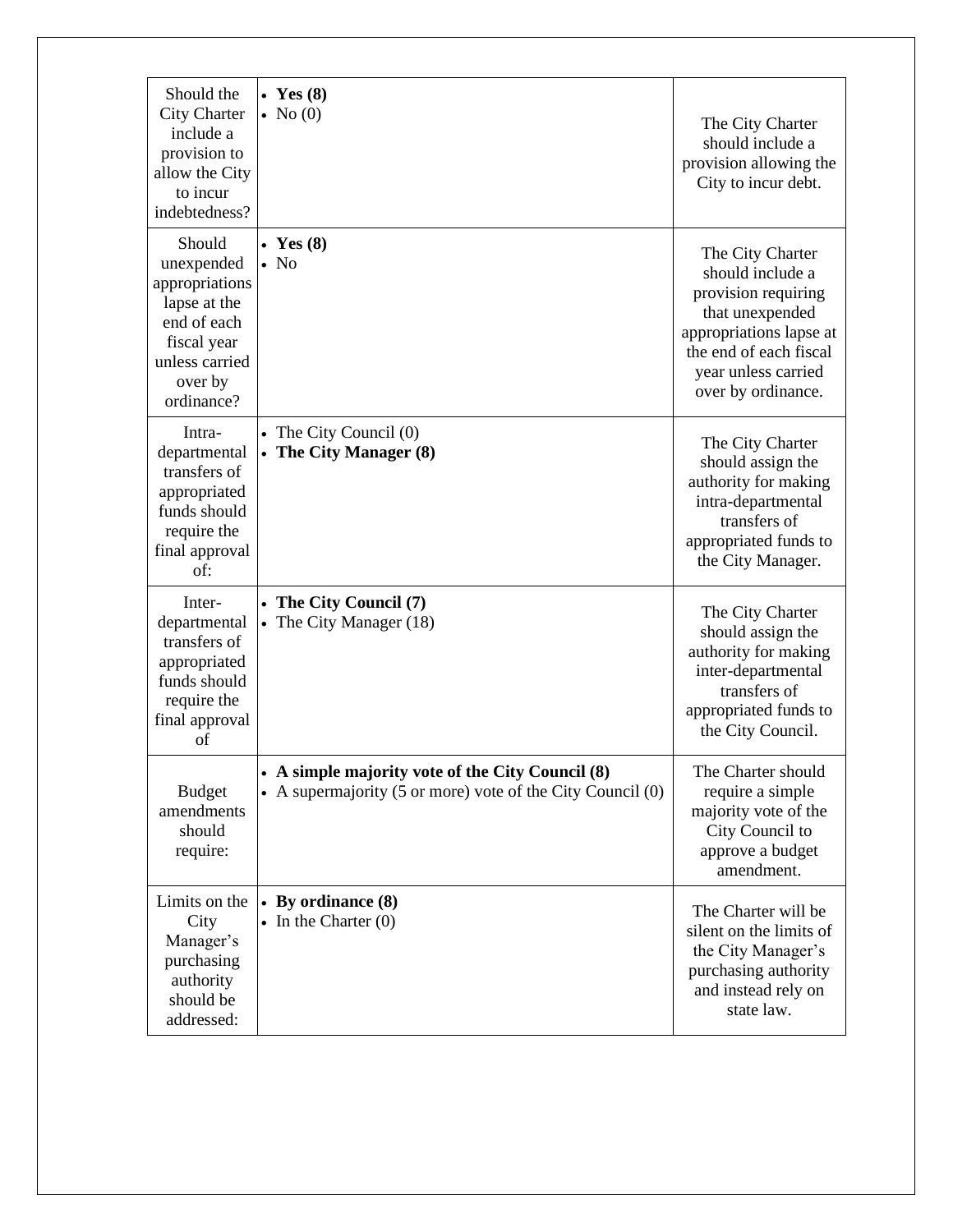# 6. Planning and Zoning.

| <b>Topic</b>                                                                                            | <b>Polling Result</b>                                                                                                                                                                                                                                                                                                                                                                                                                                                                                                                                                                                                                                                                                                                                                                                                                                                                                      | <b>Commission</b><br><b>Decision</b>                                                                                                                                                       |  |  |
|---------------------------------------------------------------------------------------------------------|------------------------------------------------------------------------------------------------------------------------------------------------------------------------------------------------------------------------------------------------------------------------------------------------------------------------------------------------------------------------------------------------------------------------------------------------------------------------------------------------------------------------------------------------------------------------------------------------------------------------------------------------------------------------------------------------------------------------------------------------------------------------------------------------------------------------------------------------------------------------------------------------------------|--------------------------------------------------------------------------------------------------------------------------------------------------------------------------------------------|--|--|
| <b>Planning &amp; Zoning</b>                                                                            |                                                                                                                                                                                                                                                                                                                                                                                                                                                                                                                                                                                                                                                                                                                                                                                                                                                                                                            |                                                                                                                                                                                            |  |  |
| How many members<br>should the Planning $\&$<br>Zoning Commission<br>have?                              | Fewer than five $(5)$ members $(0)$<br>$\bullet$<br>Five $(5)$ members $(7)$<br>$\bullet$<br>Seven $(7)$ members $(0)$<br>$\bullet$<br>More than seven $(7)$ members $(0)$<br>$\bullet$                                                                                                                                                                                                                                                                                                                                                                                                                                                                                                                                                                                                                                                                                                                    | The Planning $&$<br><b>Zoning Commission</b><br>will consist of five (5)<br>members.                                                                                                       |  |  |
| What should be the<br>required qualifications<br>of a Van Alstyne<br>Planning & Zoning<br>Commissioner? | Follow the current ordinance (6)<br>$\bullet$<br><b>Registered voter (6)</b><br>٠                                                                                                                                                                                                                                                                                                                                                                                                                                                                                                                                                                                                                                                                                                                                                                                                                          | Qualifications to serve<br>on the City of Van<br>Alstyne Planning &<br><b>Zoning Commission</b><br>should include voter<br>registration and the<br>qualifications defined<br>by ordinance. |  |  |
| What should the term<br>of office for a Planning<br>$&$ Zoning<br>Commissioner be?                      | One $(1)$ year $(0)$<br>$\bullet$<br>Two $(2)$ years $(0)$<br>Three $(3)$ years $(0)$<br>Established by ordinance (not in the City<br>$\bullet$<br>Charter) (8)                                                                                                                                                                                                                                                                                                                                                                                                                                                                                                                                                                                                                                                                                                                                            | The City Charter will<br>not specify a term of<br>office for a Planning &<br>Zoning Commissioner.                                                                                          |  |  |
| What should be the<br>minimum Planning $&$<br><b>Zoning Commission</b><br>meeting frequency?            | Weekly $(0)$<br>$\bullet$<br>Bi-weekly (twice a month) (0)<br>Monthly $(0)$<br><b>Established by ordinance (not in the City</b><br>Charter) (8)                                                                                                                                                                                                                                                                                                                                                                                                                                                                                                                                                                                                                                                                                                                                                            | The City Charter will<br>not specify a minimum<br>meeting frequency for<br>the Planning & Zoning<br>Commission.                                                                            |  |  |
| What should the<br>powers and duties of<br>the Planning & Zoning<br>Commission include?                 | <b>Exercise the authority of the Commission</b><br>$\bullet$<br>as provided by state law, the Charter and<br><b>City Ordinances (8)</b><br>Make recommendations to the City<br>٠<br><b>Council on current and proposed</b><br>ordinances pertaining to planning and<br>zoning matters (8)<br>Make recommendations to the City<br>$\bullet$<br>Council on the development, amendment<br>and extension of the City's Comprehensive<br>Plan $(8)$<br>Review zoning requests and subdivision<br>plats and make recommendations to the<br>City Council for their final approval or<br>denial (8)<br>Approve plats, site plans, and landscape<br>$\bullet$<br>plans as delegated to the Planning $\&$<br><b>Zoning Commission by the City Council</b><br>(8)<br>Make reports and recommendations to the<br><b>City Council regarding the</b><br><b>Comprehensive Plan and the development</b><br>of the City (8) | The Charter should<br>assign all of the listed<br>duties and<br>responsibilities to the<br>Planning & Zoning<br>Commission.<br>(No other required<br>duties suggested)                     |  |  |